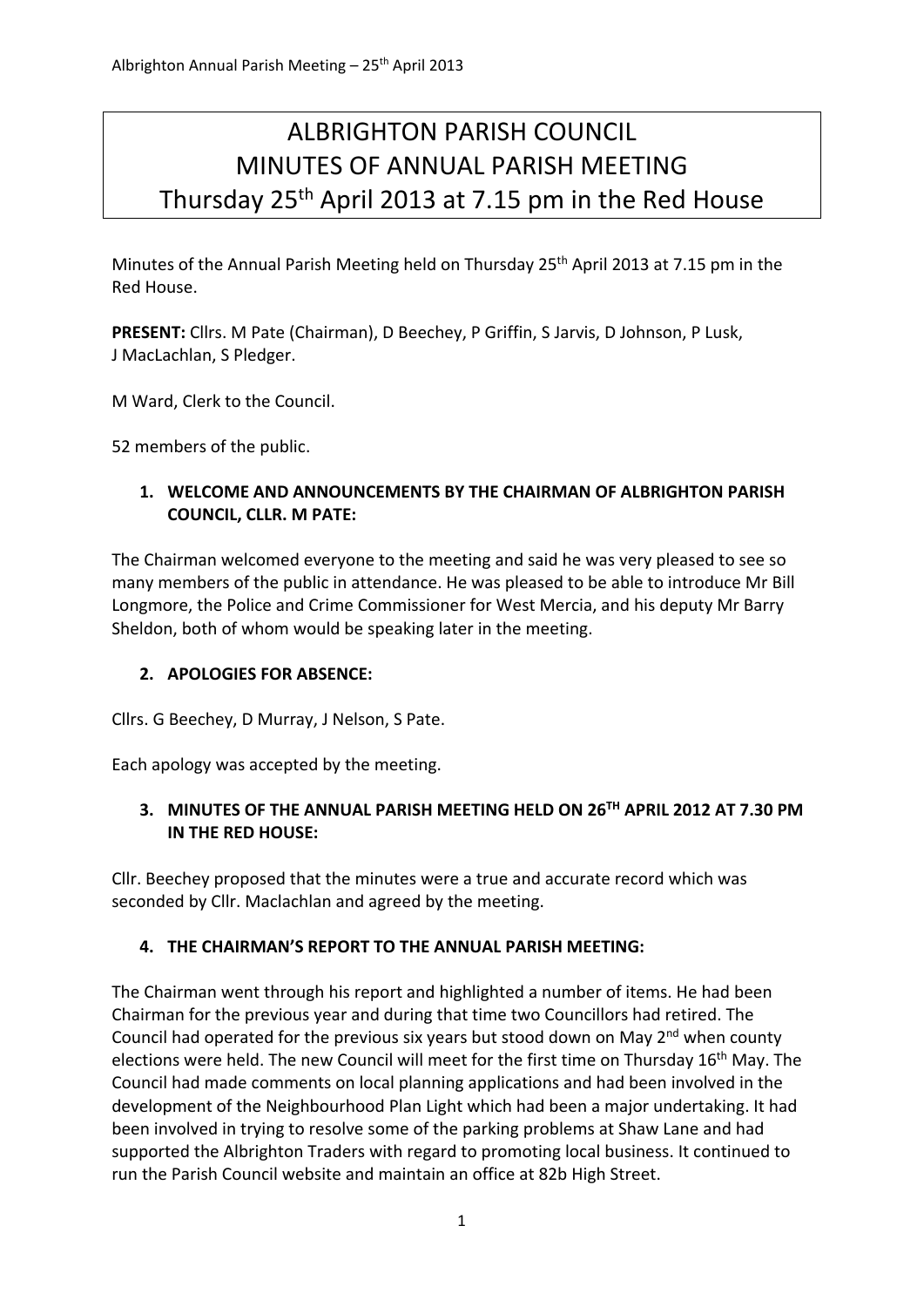### **5. PRESENTATION ON POLICING IN ALBRIGHTON AND DISTRICT BY THE POLICE AND CRIME COMMISSIONER FOR WEST MERCIA, MR B LONGMORE, FOLLOWED BY QUESTIONS AND DISCUSSION:**

Mr Longmore thanked the Chairman for his welcome and said that he was pleased to be present at the meeting. He had been elected last November and he represented the people in discussions with senior police officer including the Chief Constable. He had made 300 visits to various Councils which had given him a good oversight over policing problems in the county. A number of issues had been identified which included the visibility of police officers, the ongoing reduction in crime, the need to make reductions in police expenditure and the need to reduce the prison population and some interesting measures had been developed. There was a need for cooperative working in order to meet the challenges facing the police service so that it could develop new ways of working to match new conditions.

Mr Barry Sheldon spoke of a new crime plan which had gone out to consultation which was designed to cope with the £10m of cuts already agreed and the £21m of cuts to follow. There had been a major reduction in senior management and a liaison with Warwickshire police.

The plan contained 11 objectives the first of which concerned local policing with 11 strategic hubs across the West Mercia area. It was felt that the police spent too much time in police stations and they needed to use the new technologies to get out in the community. It was intended that response times would improve and the police would be more visible, accessible and familiar. There would be more powers for CPSO's and their hours would be extended. There were objectives around alcohol, drugs, anti‐social behaviour, rural crime and business crime and road safety was given a priority. Other areas of concern featured the care of the vulnerable, sexual crime and the rehabilitation of offenders. The last objective was concerned with community engagement.

A number of questions were answered by Mr Longmore and Mr Sheldon on out of court disposals, cautions etc. not resulting in punishments, police visibility, drug abuse in the village and a poor attendance by the local police at Parish Council meetings. There was also concern over poor advice from call centres and control centres.

The Commissioner promised to follow up the concerns and to keep up the pressure to improve policing in the area.

The Chairman thanked Mr Longmore and Mr Sheldon for their attendance at the meeting, for their presentations and for answering the questions from the floor.

## **6. QUESTIONS AND COMMENTS FROM THE PUBLIC TO PARISH COUNCILLORS ON OTHER LOCAL MATTERS AND THE WORK OF THE PARISH COUNCIL DURING THE PREVIOUS YEAR:**

The Parish Council were asked about the problem of speeding in Cross Road, an issue that had been raised the previous year. The Chairman reported that consultations had taken place with Shropshire Council and it was proposed that there should be a 40 mph limit from